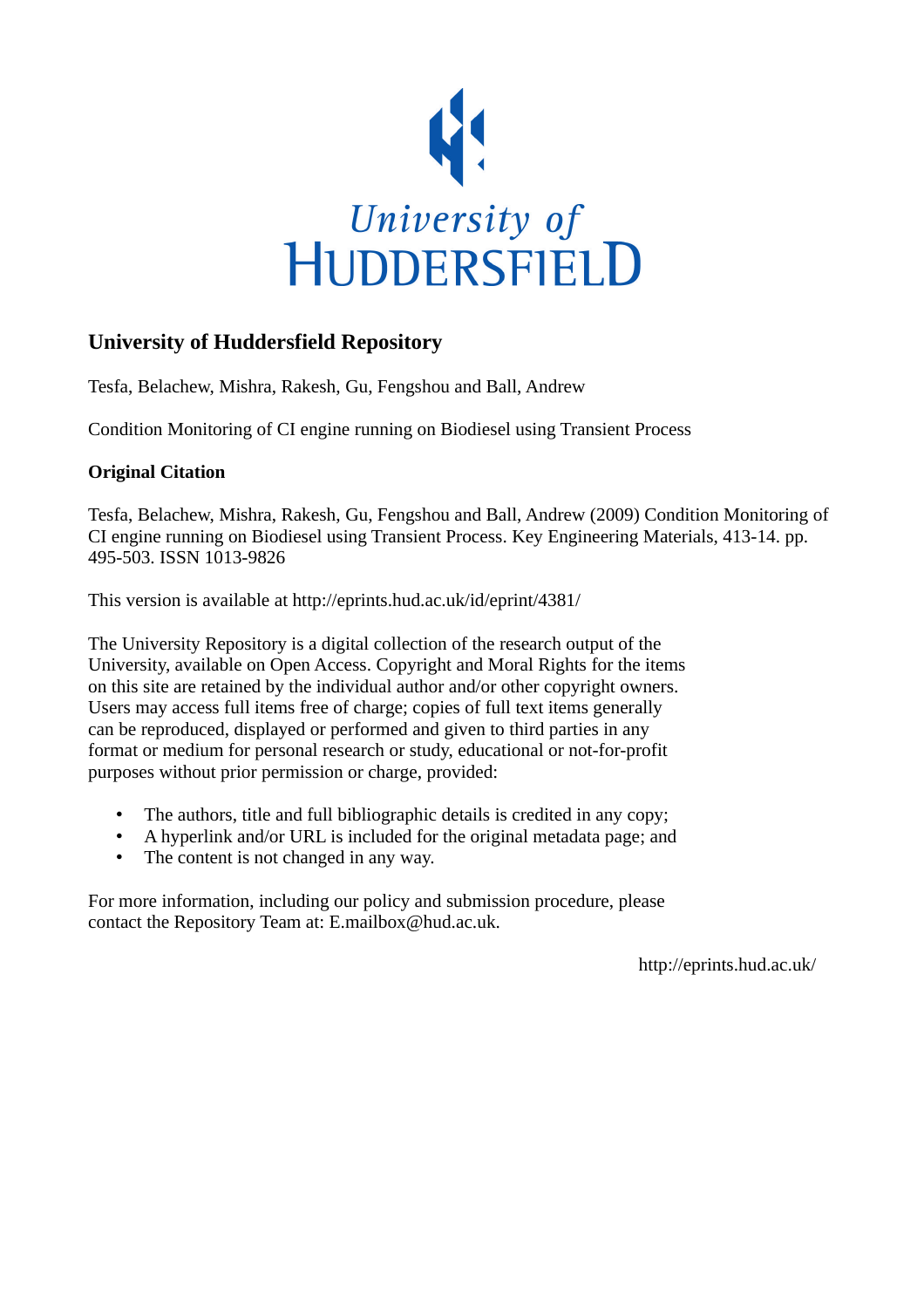# **Condition Monitoring of CI engine running on Biodiesel using Transient Process**

*B. Tesfa1,a\*, R. Mishra1,b, F. Gu1,c and A.Ball1,d*  <sup>1</sup> University of Huddersfield, Queensgate, Huddersfield HD1 3DH, UK a, b.c.tesfa@hud.ac.uk

b, r.mishra@hud.ac.uk

c, f.gu@hud.ac.uk

d, andrew.ball@hud.ac.uk

#### **Abstract**

Various research groups across the globe have developed models for engine condition monitoring and fault diagnosis based on the data from steady state performance measurements over the last two decade. However, these performance data are not amenable for easy collection in some situations and some of the data may show little performance deviation at the steady state conditions of operation. In addition, the motion of an automobile in urban settings is mostly transient due to stopgo nature of the traffic. It has been extensively reported that the transient operation results in higher undesirable emission level in the exhaust gases as compared to steady state condition of operation, especially if there are faulty engine components. The above discussion implies that the transient measurements may provide large performance deviation as compared to the steady state measurements for diesel engine condition monitoring and diagnostics purposes. The aim of this study is to identify engine operating conditions and parameters that can be used to develop a diagnostic tool for internal combustion (CI) engine running on biodiesel blends fuel.

In this work a 4 cylinders, 4 stroke, and water cooled diesel engine is modelled with Ricardo wave to generate data for diagnostic modelling. Diesel-Wibie combustion model, Woschni heat transfer model and map based turbocharger models have been used for engine running with 10% by volume biodiesel fuel in the model. The model is validated using test results from real CI engine running under steady and transient conditions of operation during the healthy state of the engine. After validation Wave model has been used to analyse the deviations of critical parameters during actual as well as degraded conditions of steady state and transient state operations. Since injectors fault is one of the most basic problems in biodiesel fuel utilization due to higher viscosity of the fuel, the faults in fuel injectors have been used for developing the diagnostic model of the engine under degraded condition of operation. The the degraded condition of operation was created by forcing one one injector to work with 90%, 80% and 70% of the normal fuel flow efficiency. The measurable performance parameters such as brake power, brake torque and exhaust temperature and in-cylinder pressure have been used to compare the deviations during steady and transient condition. From the comparison of the data obtained from transient and steady state simulation of the engine with and without injector fault, it can be concluded that the transient parameters show higher deviations and hence are better suited for condition monitoring and diagnostic modelling in engine working speed.

**Key words**: Biodiesel; Transient Performance; Condition Monitoring; Accumulated Deviation;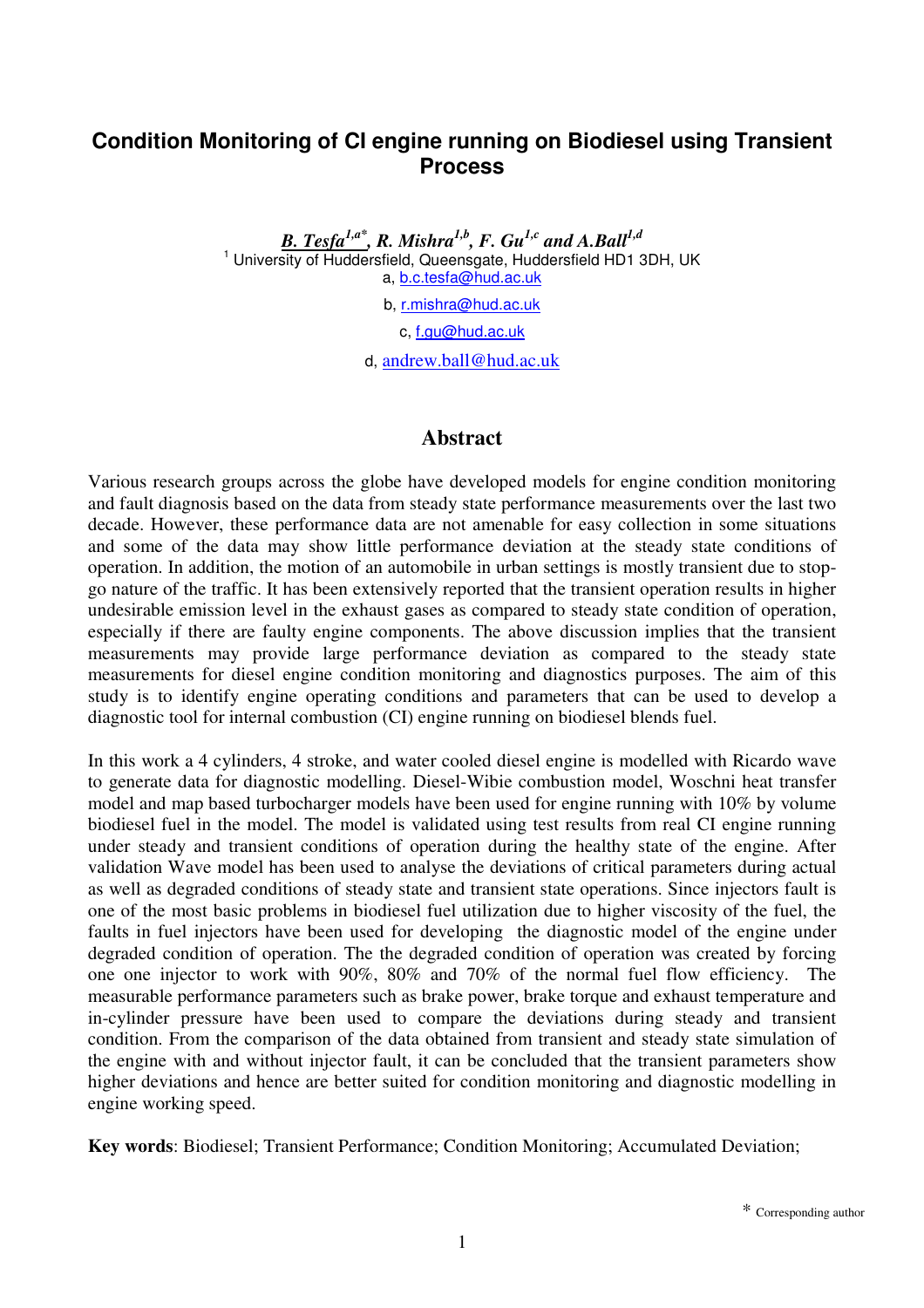# I.Introduction

The performance of engine components deteriorates during their routine operations because of the difficult operating conditions. Therefore necessary maintenance is required to keep the engine condition healthy to ensure continuous availability. Traditionally engine maintenance is carried out as per the plan developed by the manufacturer and since this method can turn out to be post-failure maintenance in several cases, the condition monitoring maintenance has become more popular [1]. Jones and Li [2] have summarized that the main consequence of faults in diesel engines as the power loss, emission quality deterioration, noise and vibration, and thermal overload in cylinder. Generally, the causes of fault, the fault consequence and performance parameters measured for typical condition monitoring operations for a diesel engine are shown in figure 1.



Fig 1 Diesel engine faults, measured parameters and the consequence of faults

Most of current diagnostic techniques being used are usually developed at specific engine working conditions under steady state conditions of operation. However, a typical diesel engine may work under different ambient conditions, loads, and other dynamic features reflecting a transient nature of operation [2]. These operating conditions have wide ranging effects on performance characteristics of the engines. It is very vital in current situation to have condition monitoring tools using transient conditions performance to cope with the stringent automotive emission legislations.

In most automotive drive routes engine start, warm up, accelerations and drive cycles based on changes in the slopes and geometric features of the roads etc are the common transient operations in urban and extra-urban transportation [3]. It has been reported that roads' geometric features such as road gradient and horizontal road curvature (round about) highly influence the performance and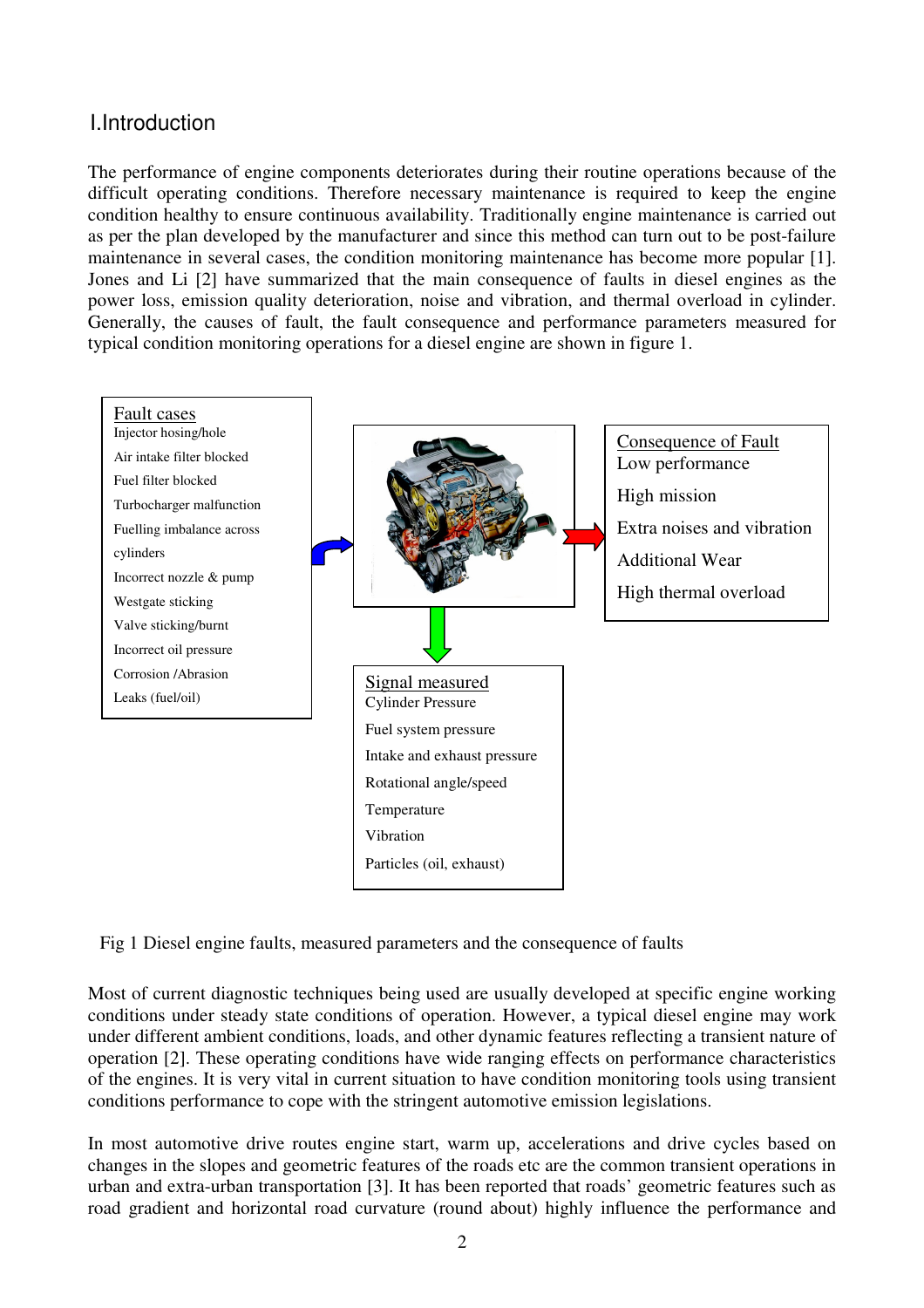emission of the engines [4]. Generally during the transient conditions of operation, the emissions are worse in quality than that under the steady state conditions and the performance parameters show greater deviations as compared to steady state processes [3].

Currently most of the diesel engine condition monitoring and diagnostic tools use data from engines under steady state measurements. In most situations the good-quality performance and emission data are difficult to obtain. Moreover the automotives moving in urban and extra urban engines operates most of the route time under transient conditions. In addition the performance and emission deviation due to fault is very likely to be magnified during transients compared with that of steady state conditions [5].

In this paper the suitability of transient operation performance measurements has been shown for diagnostic purposes. For this purpose the transient performance deviation due to the engine injector's faults has been quantified. For modelling the engine, the Ricardo wave software package has been used. On the developed model injectors fault has been incorporated and its impact on performance of the engine has been evaluated.

### II.Modelling

As mentioned above, for the simulation of engine performance Ricardo wave model has been used. This software has been preferred for engine modelling because of its flexibility in selecting submodels, efficient calculation, well tested transient simulation capabilities and for being a highly accepted platform in the research community requiring less time and low cost for predicting systems' performance [6].

In the Ricardo wave package many engine related processes have been modelled with a number of common mathematical and empirical formulae. In this study, the combustion process in a directinjection diesel engine has been modelled using Weibe combustion model that includes correlations for pre-mixed, diffusion burn regimes and tail burning as illustrated in Fig 2. In particular, the model calculates the cumulative mass fraction burned *W* by the equation (1) [7].

$$
W = p_f \{1 - [1 - (0.75\tau)^2]\} + d_f \{1 - [1 - (cd_3\tau)^{1.75}]^{5000}\} + t_f \{1 - [1 - (ct_3\tau)^{2.5}]^{5000}\}.
$$
 (1)

In this equation  $P_f$  is the premixed fuel fraction.  $d_f$  which is given by the equation  $d_f = (1 - p_f)(1 - \alpha)$ , is the diffusion fraction. t<sub>f</sub> given by the equation  $t_f = (1 - p_f)\alpha$  is the tail burning fraction. The other term used in equation above is  $\alpha$  that is calculated by  $\alpha = 0.60$ [min( $\phi$ , 0.85)]<sup>2</sup>. The other terms are defined as given below.  $\tau$  is from

$$
\tau = \frac{\theta - \theta_b}{125 \left(\frac{RPM}{BRPM}\right)^{0.3}}
$$
,  $cd_3 = \frac{0.055}{1 + 0.5 \min(\phi, 0.85)}$ . Further,  $ct_3$  is also a variable given by the

expression  $1.12 \min(\phi, 0.85) + 1$  $_3 = \frac{3.7cd_3}{1.12 \text{ min}(\phi, 0.85) +}$ =  $\phi$  $ct_3 = \frac{3.7cd_3}{(1.12 \times 10^{-4} \text{ C})(2.82 \times 10^{-4} \text{ C})}$ . The other parameters used in equation (1) are φ (the

equivalence ratio),  $\theta_b$  (start of combustion),  $\theta$  (the crank angle), RPM (engine speed) and BRPM (speed of engine during burning of fuel).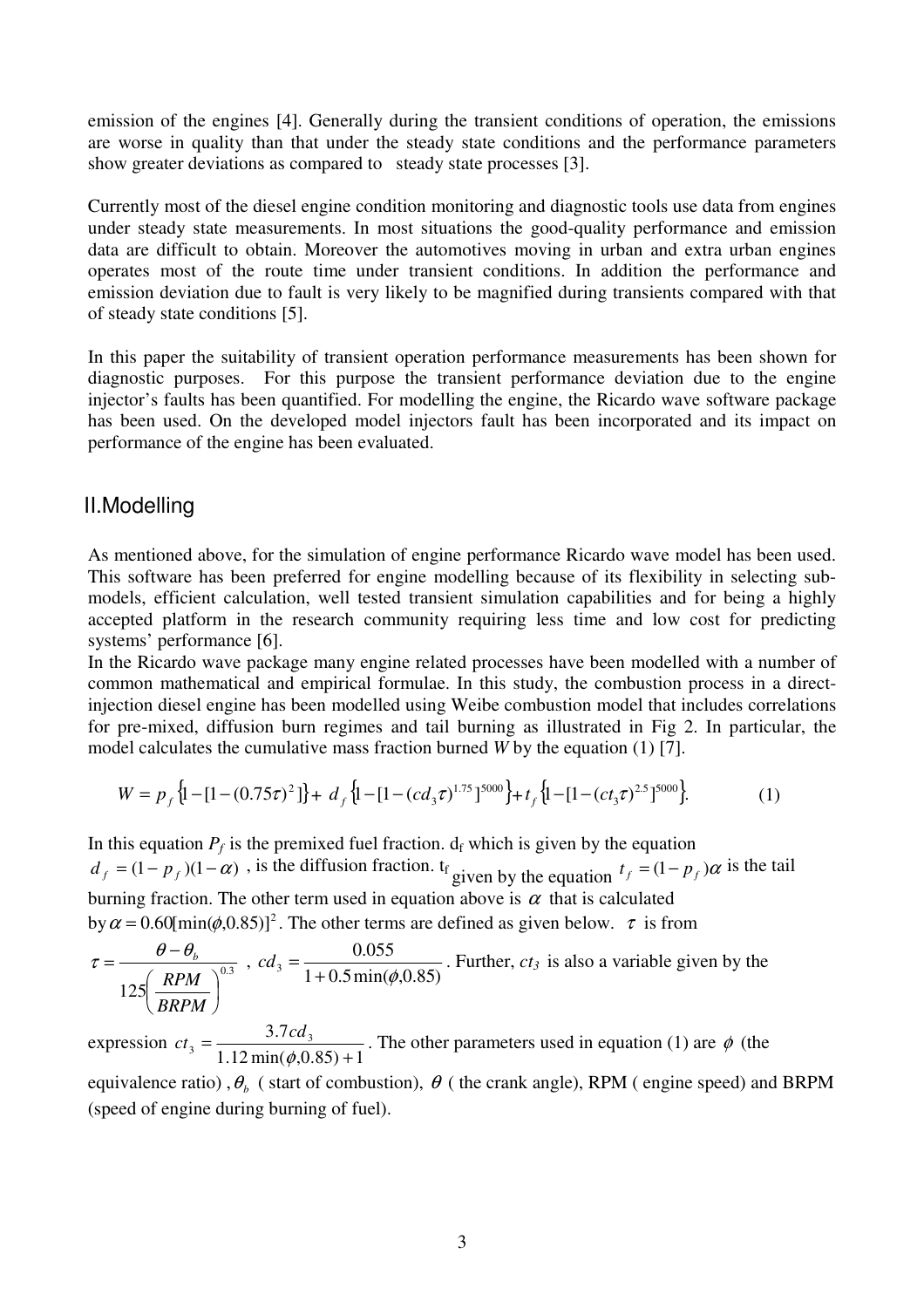

 Fig. 2**:** Direct Injection Wiebe Function (3-step combustion: pre-mix, main, and tail combustion) $\binom{8}{1}$ 

 The heat transfer phenomenon is modelled using the Woschni correlation, which expresses the convective heat transfer coefficient  $(h_{g})$  as described by equation (2).

$$
h_g = 0.0128D^{-0.20}P^{0.80}T^{-0.53}V_c^{0.8}C_{\text{enht}}.
$$
\n(2)

In the above equation  $D$  is cylinder bore, P is cylinder pressure, T is cylinder temperature,  $C_{\text{enht}}$  is scaling multiplier and  $V_c$  is characteristics velocity. Using this convective heat coefficient the heat transfer from gas to the walls is formulated as per the equation (3)  $\binom{9}{1}$ .

$$
Q = hg [Ahead (Tg - Tw-head) + Apiston (Tg - Tw-piston) + Alinear (Tg - Tw-linear)].
$$
\n(3)

In the equation (3)  $\dot{Q}$  is instantaneous heat transfer to the walls, A<sub>head</sub>, A<sub>piston</sub>, and A<sub>liner</sub> are the head, piston and liner areas respectively.  $T_g$ ,  $T_w$ -head,  $T_w$ -liner and  $T_w$ -piston are the instantaneous temperatures for gas, gas-side head-wall, gas-side piston-wall and gas-side liner-wall, respectively.

Zeldovich's [10] extended mechanism has been used for NOx emission modelling, and Newhall's [11] correlation has been used for CO and CO2 modelling.

Frictional effects within the engine have been modelled using Friction Mean Effective Pressure (FMEP) correlation. This is used when calculating net output quantities such as Brake Mean Effective Pressure (BMEP) and Brake Horse Power (BHP). This correlation uses maximum pressure and average piston velocity terms to calculate hydrodynamic friction [7]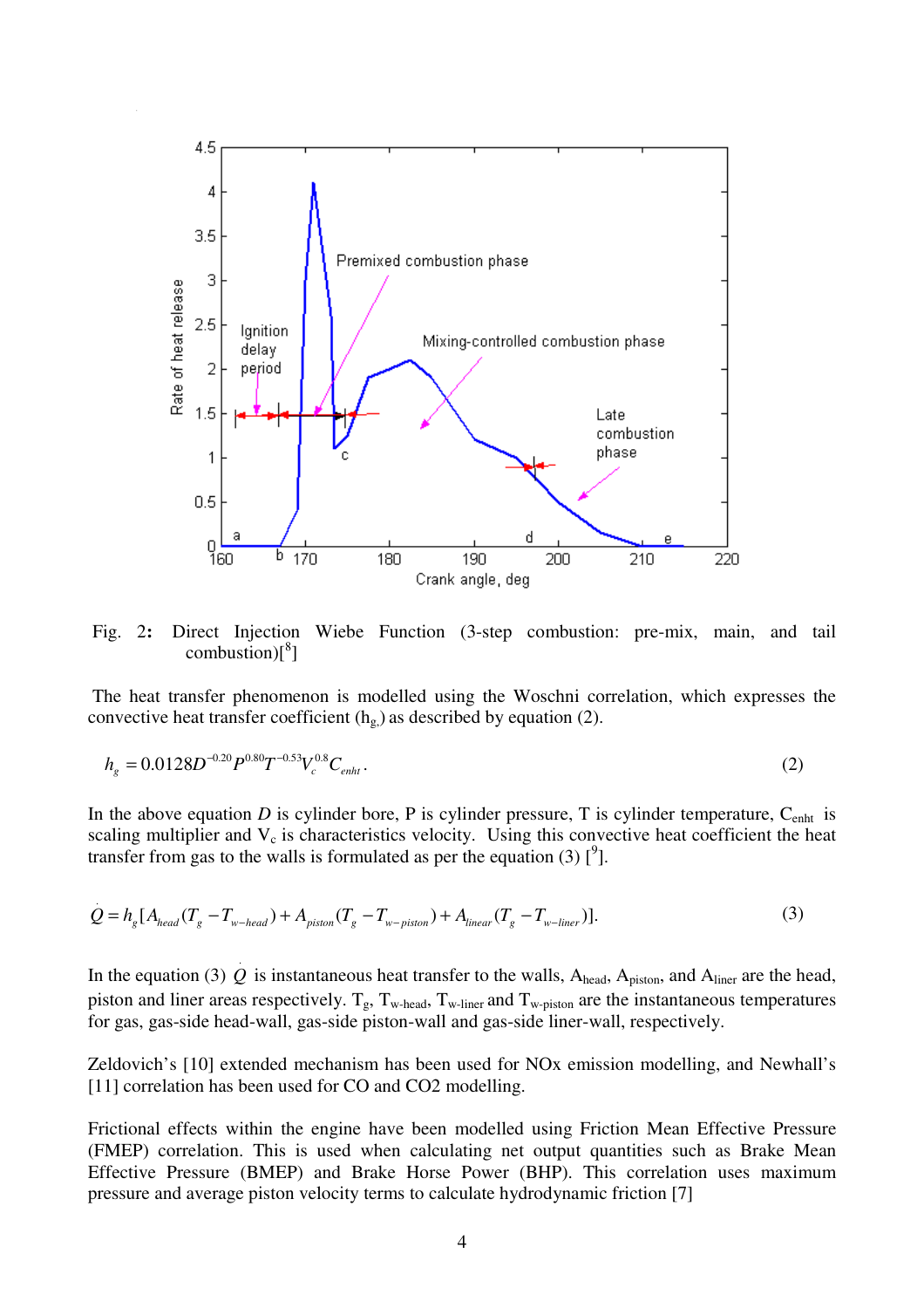In the simulation model the turbocharger is modelled using the "classic" quasi steady methodology [7]. In this method the flow through the compressor or turbine has been calculated from steady state compressor or turbine maps at each time step using instantaneous inlet and outlet pressures, temperature and turbocharger speed.

The model of the internal combustion (CI) engine, which has been simulated in the present investigation, is shown in fig 3 and this model includes inlet manifold, valves, injectors, cylinders, exhaust manifold and a turbocharger. The engine used for the simulation is a four-cylinder, fourstroke, turbocharged direct injection engine with a bore of 103 mm, a stroke of 132 mm, a displacement of 4.399 litre and a compression ratio of 18.3:1. Full engine characteristics and operating parameters of the model are shown in table 1 and table 2 respectively. This engine is available within Advanced Automotive Laboratory, University of Huddersfield, U.K. The engine set up includes the state of the art performance and emission measurement facilities. After the model has been developed, basic simulation results are validated using the experimental results obtained from the above mentioned engine. The fuel used in the simulation is 20% rapeseed biodiesel. It has a calorific value of 39.74 MJ and a density of 885 kg/m<sup>3</sup>, and a kinematic viscosity of 4 mm<sup>2</sup>/s.



Fig. 3 Internal Combustion Engine Ricardo Model

The steady and transient models have been simulated for healthy (nominal) engine as well as faulty engine conditions. The faults in the engine have been created by using faulty injectors. In the simulations, various levels of injector fault have been taken as conditions causing degradation in the performance. The faults on the fuel line have been created by blocking one injector to have fuel flow of 90%, 80% and 70% of that of the healthy condition. The injectors' faults is a common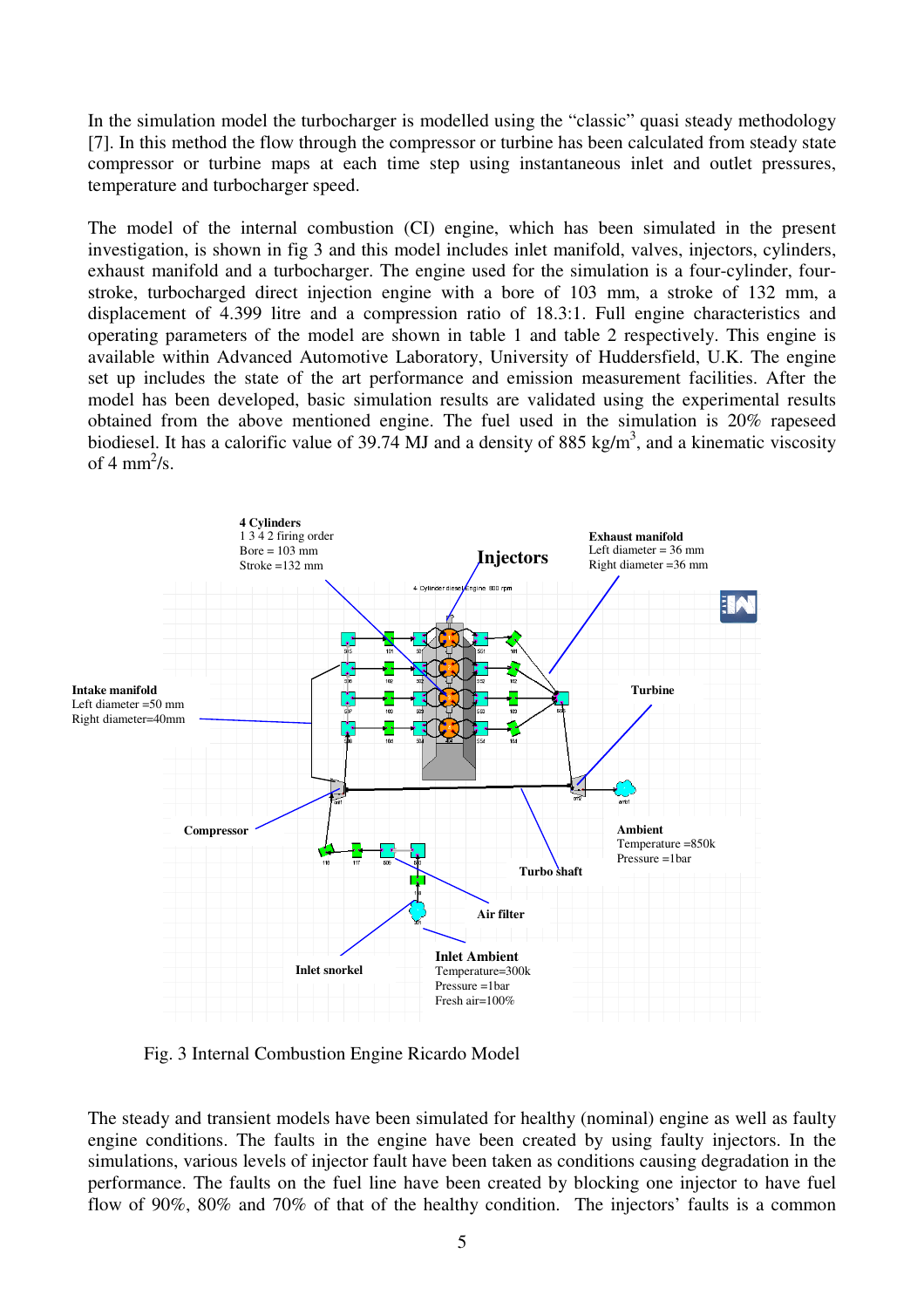problem noticed in engines using bio-diesel as a fuel because biodiesel causes coking and trumpt formation on the injectors to such an extent that fuel atomization does not occur properly which may ultimately lead to plugged orifices [12].



Fig.4 Engine speed profile verses time

Both the healthy and faulty engines were stimulated in multi-steady and multi-transient conditions as described in fig 4 for 30 seconds. During this time period the engine speed varied from the ideal engine speed (850 rpm) to the maximum engine speed (2200 rpm). The simulation includes three transient state operations and four steady state operations. The two types of speed-time profiles were used in simulations that were carried out as depicted in figure 4.. The model was used to simulate four conditions of engine operations: a) healthy engine b) Faulty engine (One injector working at 90% efficiency of normal injector) c) Faulty engine(One injector working at 80% efficiency of normal injector d) Faulty engine(One injector working at 70% efficiency of normal injector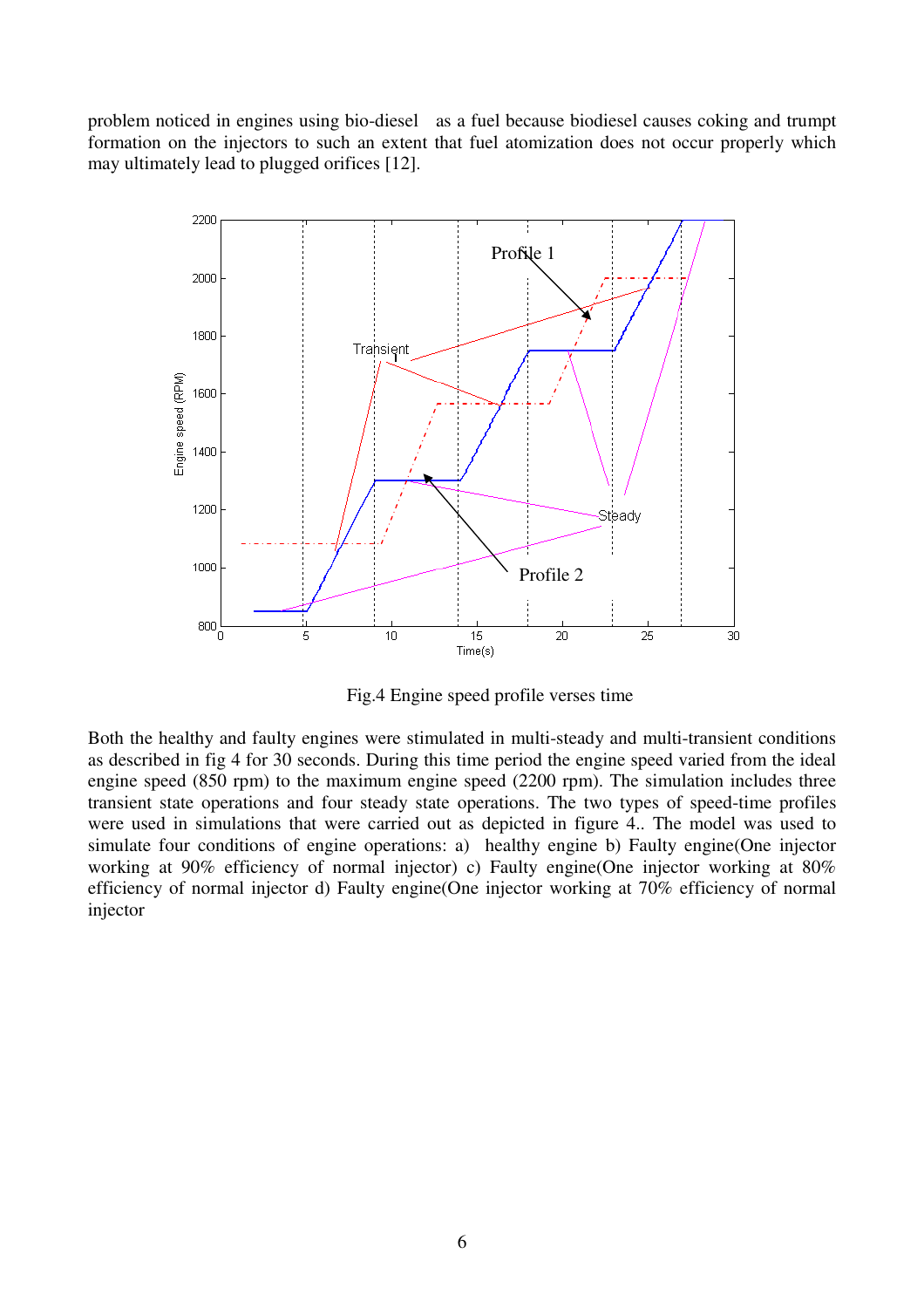Table 1 Engine characteristics

| Type of engine             | Turbocharged diesel engine |
|----------------------------|----------------------------|
| Number of cylinders        | 4                          |
| Bore                       | $103$ mm                   |
| <b>Stroke</b>              | $132 \text{ mm}$           |
| Inlet valve diameter       | $36.2 \text{ mm}$          |
| Exhaust valve diameter     | 33.5 mm                    |
| Compressor inlet diameter  | $60 \text{ mm}$            |
| Compressor outlet diameter | $60 \text{ mm}$            |
| Turbine inlet diameter     | $100 \text{ mm}$           |
| Turbine outlet diameter    | $80 \text{ mm}$            |
| Compression ratio          | 18.3:1                     |
| Number of valves           | 16                         |
| Injection system           | Direct injection           |
| Displacement               | 4.399 litre                |
| Cooling system             | water                      |
| Recommended speed          | 850rpm                     |
| Maximum power              | 74.2 kw @ 2200 rpm         |

Table 2 Operating parameters of the model

| Parameters          | <b>Values</b>                                             |
|---------------------|-----------------------------------------------------------|
|                     |                                                           |
| Speed range         | $600 - 2100$ rpm                                          |
| Fuel to air ratio   | 0.05                                                      |
| Standard tolerance  | 0.001                                                     |
| Compressor speed    | $60,000 - 220,000$ rpm                                    |
| Firing order        | $1 - 3 - 4 - 2$                                           |
| Heat transfer model | Woschni model                                             |
| Combustion model    | Diesel Wiebe model                                        |
| Injector            | Fuel/air total type, with 100% liquid fuel                |
| Valve               | Lift type                                                 |
|                     | Maximum lift inlet: $9.37@101°$ after top dead centre     |
|                     | Maximum lift exhaust: $9.42@115^0$ before top dead centre |
|                     | Inlet close $32^{\circ}$ after bottom dead centre         |
|                     | Exhaust open $60^0$ before bottom dead centre             |
|                     | Exhaust closes $100$ after top dead centre                |
| Compressor model    | Classic Compressor physics                                |
|                     |                                                           |

### III. Basic and Accumulated Performance Deviation

There are many approaches used for internal combustion condition monitoring and fault diagnostic systems, such as Ferrographic Oil Analysis, Rotary Particle Depositor (RPD), Particle Quantifier (PQ), Spectrometric Oil Analysis, Image Analyser Systems, Contamination, Diesel Engine Fault Diagnosis (DEFD) system of Lloyd's Register, Knowledge-Based system for Marine Engine Diagnosis (KBMED), and Condition/Performance Monitoring and Predictive System for Diesel Engines (CPMPS) [2]. CPMPS is the current most powerful performance analysis based engine diagnostic method. CPMPS does not depend on historical data for engine condition monitoring and diagnostics, instead it gives instant information about the condition of the engine with built-in sensors. In this method, the performance of deviation of any equipment is defined as the shift of the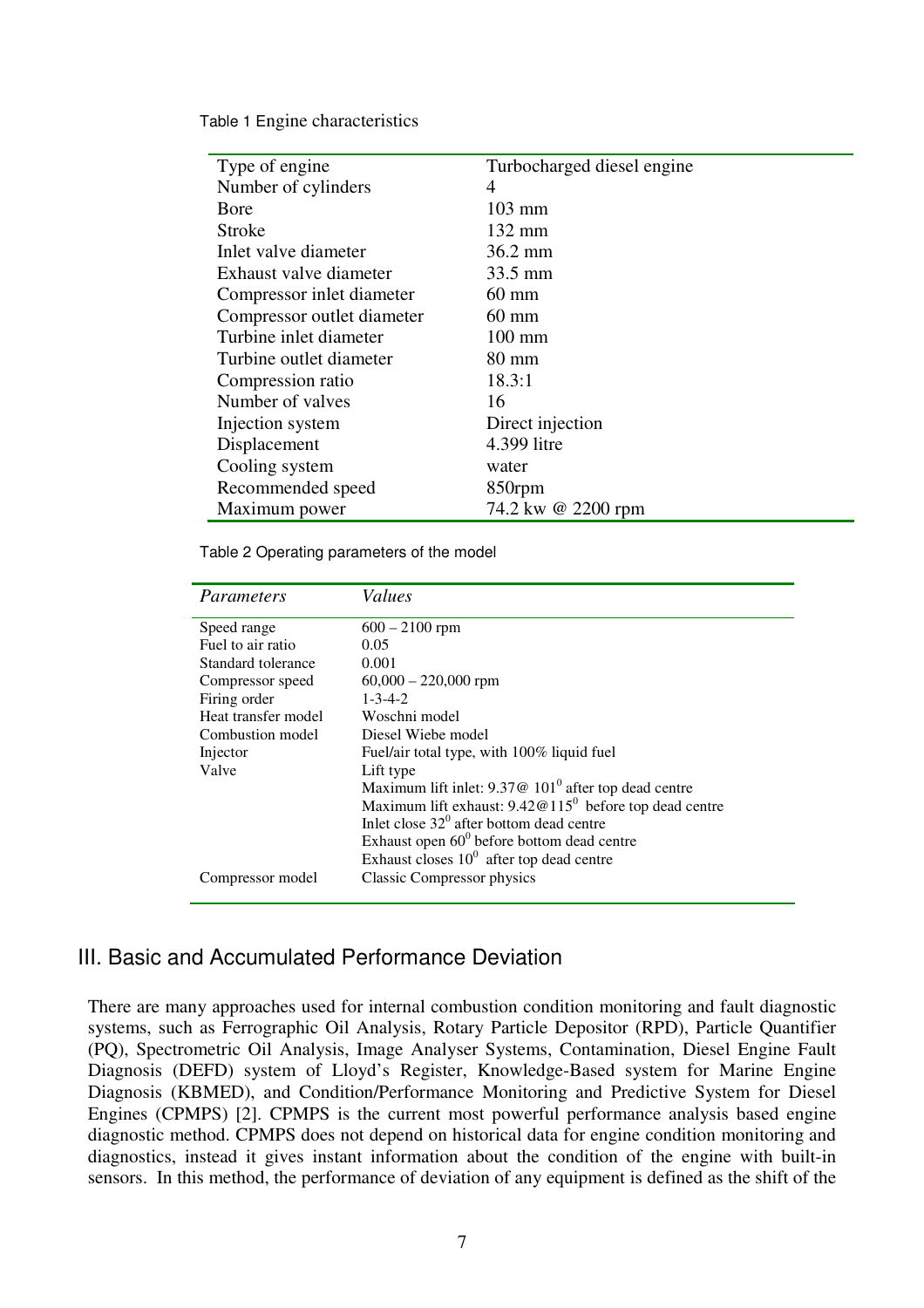parameters from their nominal values at steady state operation due to performance degradation and it can be expressed as equation (4).

$$
\Delta Z = \left| \frac{Z - Z_n}{Z_n} \right| \tag{4}
$$

Where Z is the current value of performance parameter and  $Z_n$  is the nominal value of the parameter. This relation is derived based on measurements conducted during steady state operation point. The nominal value  $Z_n$ , is measured when the engine is new, and  $Z$  is measured when the engine is degraded. Govineusky *et al*.[13] modified the equation (4) by including constant offset of residual  $\gamma$ <sub>o</sub>, parameter change caused by changing ambient conditions,  $\delta$ <sub>n</sub> and  $\gamma$ <sub>n</sub> is the measured parameter change caused by a fault as described by equation (5).

$$
\gamma_n = \gamma_o + \Delta Z + \delta_n. \tag{5}
$$

However, such expressions or deviation concepts cannot be easily applied to transient process diagnostics [14]. In order to use transient measurement, the analysis of performance deviation for the whole transient process is more useful than at a certain operation point.



Fig. 5 Trajectories of a normal and degraded performance parameter [5]

Equation (6) and (7) can be used to calculate a parameter indicating performance deviation of the engine as given below.

$$
\Delta Z = \frac{\int_{0}^{t} [Z_{n}(t) - Z(t)] dt}{\int_{t_{0}}^{t} Z_{n}(t) dt}.
$$
\n
$$
\Delta Z = \frac{\sum_{i=I_{t0}}^{I_{t}} [Z(t_{i}) - Z_{n}(t_{i})]}{\sum_{i=I_{t0}}^{I_{t}} Z_{n}(t_{i})}.
$$
\n(7)

In the above equations  $t_i$  is the initial time and t is the time during the transient operations.

In the above equations, instead of taking single point, an accumulated deviation is computed to measure the shift of a parameter trajectory as shown in fig 4, from its nominal position owing to engine component degradation. This can be quantified by computing the area between the two trajectories divided by the area under the nominal trajectory during the transient period as expressed by equations (6) and (7).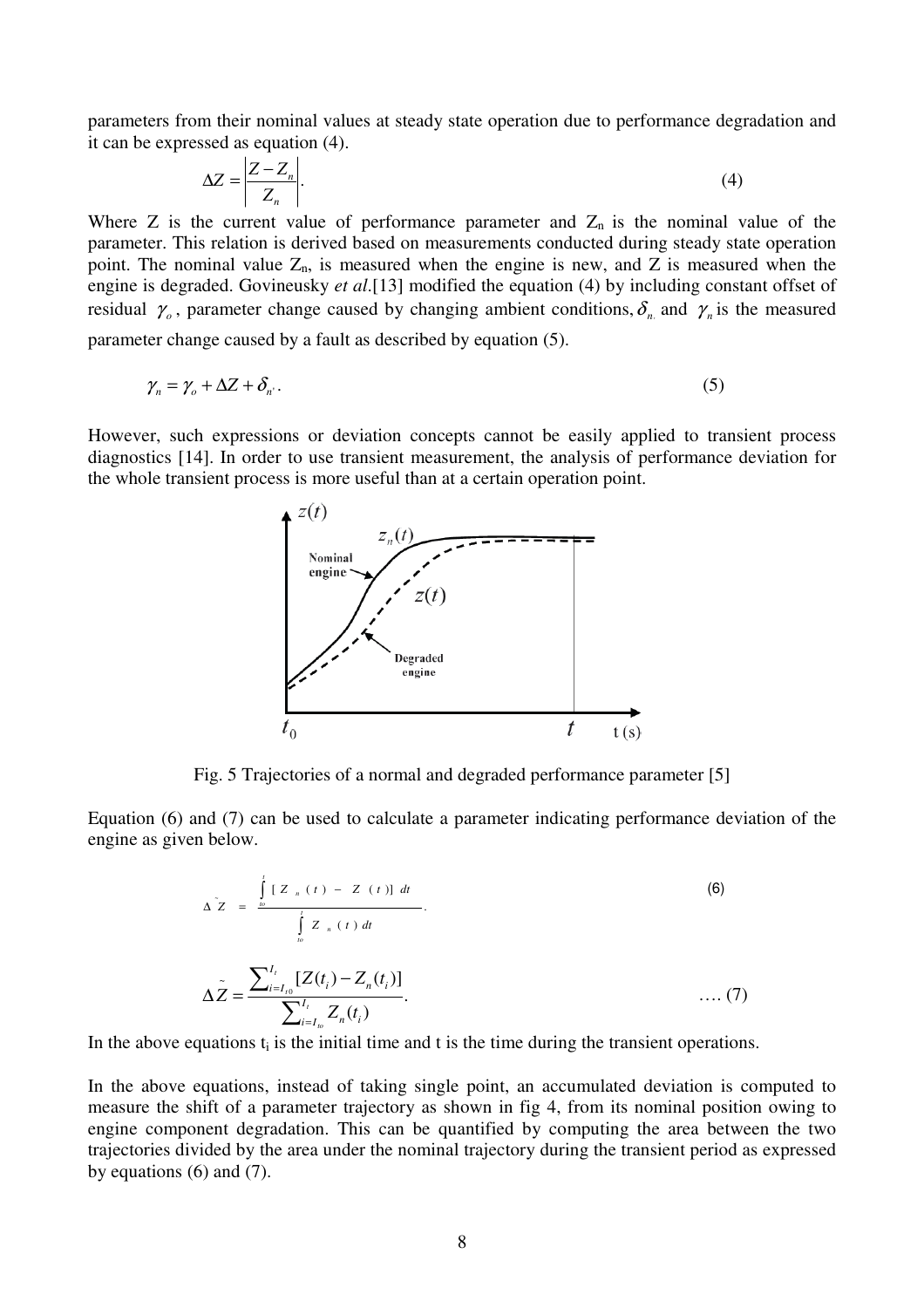### IV.Results and Discussion

Simulation results corresponding to healthy and faulty engines have been illustrated and the characteristics obtained during have been explained. As mentioned previously, simulations with various injector faults have been carried out. To compare the performance deviations during the steady state and transient state conditions of operation brake power, brake specific fuel consumption, the exhaust temperature and CO emission have been measured at different engine speeds. Fig 6 (a) shows multi-steady and multi-transient profile of engine speed verses time used in the present study. The engine starts from an ideal speed (850 rpm) to a maximum engine speed (2200 rpm). The steady and transient stages have 5 sec and 4 sec duration respectively for each stage. In transient engine test, the acceleration duration normally reported is in the range of 1.0 to 10 seconds [15]. The transient tests in this investigation have been carried out for 4 seconds which is well within the range specified.



Fig 6 Healthy and faulty engine performance parameters verses time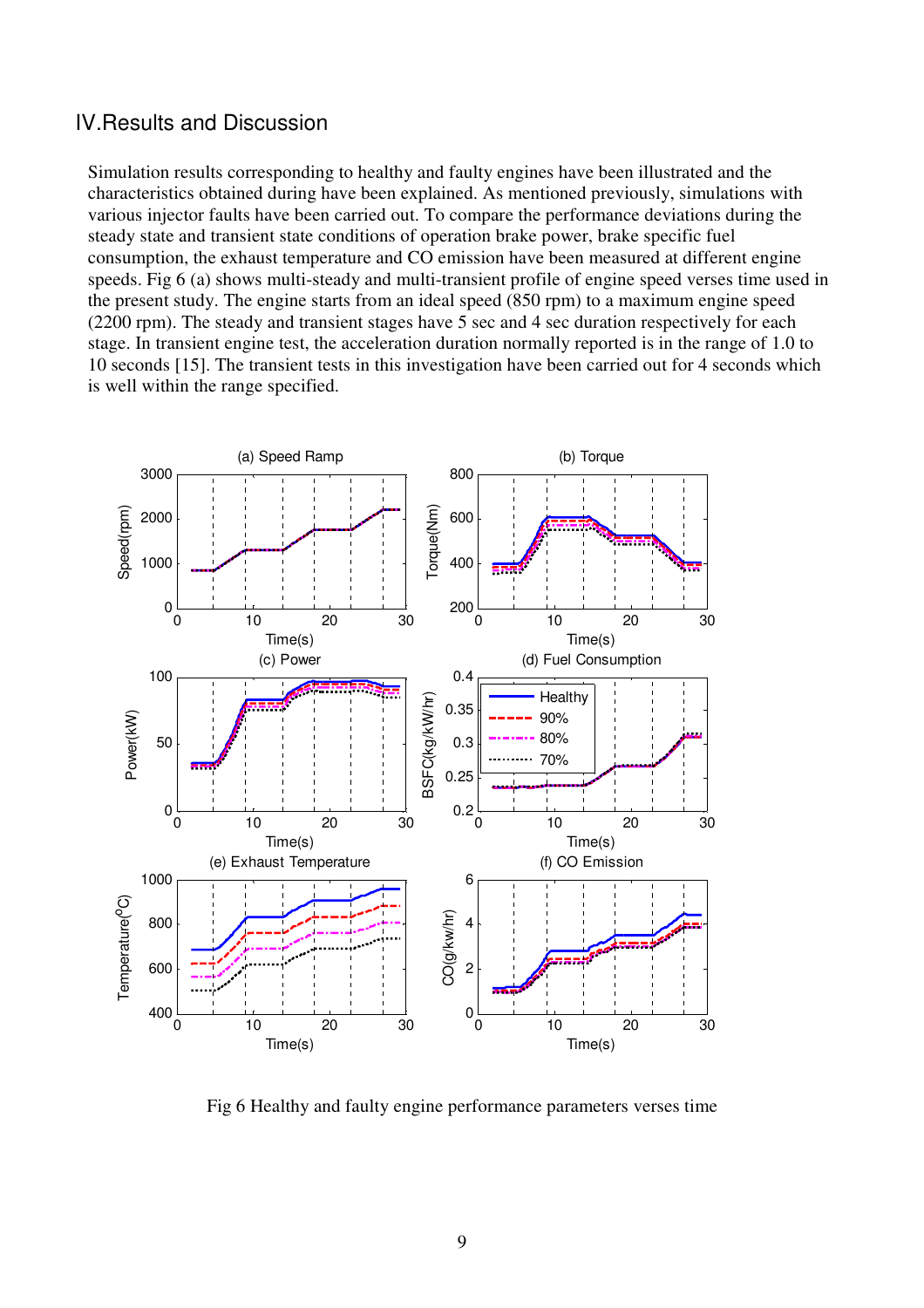Fig 6 (b) depicts the variation of brake torque with respect to time for the same operating conditions. The brake torque increases from the ideal speed up to a speed of 1300 rpm and then it decreases when running through the rest of the engine speed profile. Fig 6 (c) shows the variation of brake power obtained from the engine with respect to time for both healthy and faulty engines during the steady and transient multi stage operations. It is seen that the brake power increases with increase in engine speed for both the healthy and faulty cases up to a speed of 2000 rpm. As expected the healthy engine develops more power as compared to the faulty engine. The steady stages shows constant power values, while the transient stages show power increase at a rapid rate with increasing engine speed. The figure 6 (d) shows the variation of brake specific fuel consumption with respect to time for the operating conditions mentioned earlier. It can be seen that the brake specific fuel consumption shows a small increase both the engines with increasing speed. However, the brake specific fuel consumption for normal engine is always lower than the brake specific fuel consumption for the faulty engine. The temperature at exhaust manifold is another parameter whose variation has been observed and depicted in figure 6 (e) for the same operating conditions. It can be seen that the exhaust temperature is higher for the healthy engine as compared to the faulty engine over the entire operating range. Fig 6 (f) shows the CO emission behaviour for both steady and transient conditions. It can be seen that the healthy engine have higher CO emission than the faulty engine. The possible reason behind this can be lower fuel input to the engine when injector is faulty. The excess oxygen in the air oxidized the CO into carbon dioxide.

The deviation values of both steady state and transient values have been calculated using the basic deviation formulation given by equation (4). Fig 7 shows comparisons of the performance parameters in non-dimensional form (percentage deviations) of healthy engine and for the three fault conditions (injector with 90%, 80% and 70% fuel flow efficiency).



Fig. 7 Percentage Performance deviation of faulty engine for speed profile two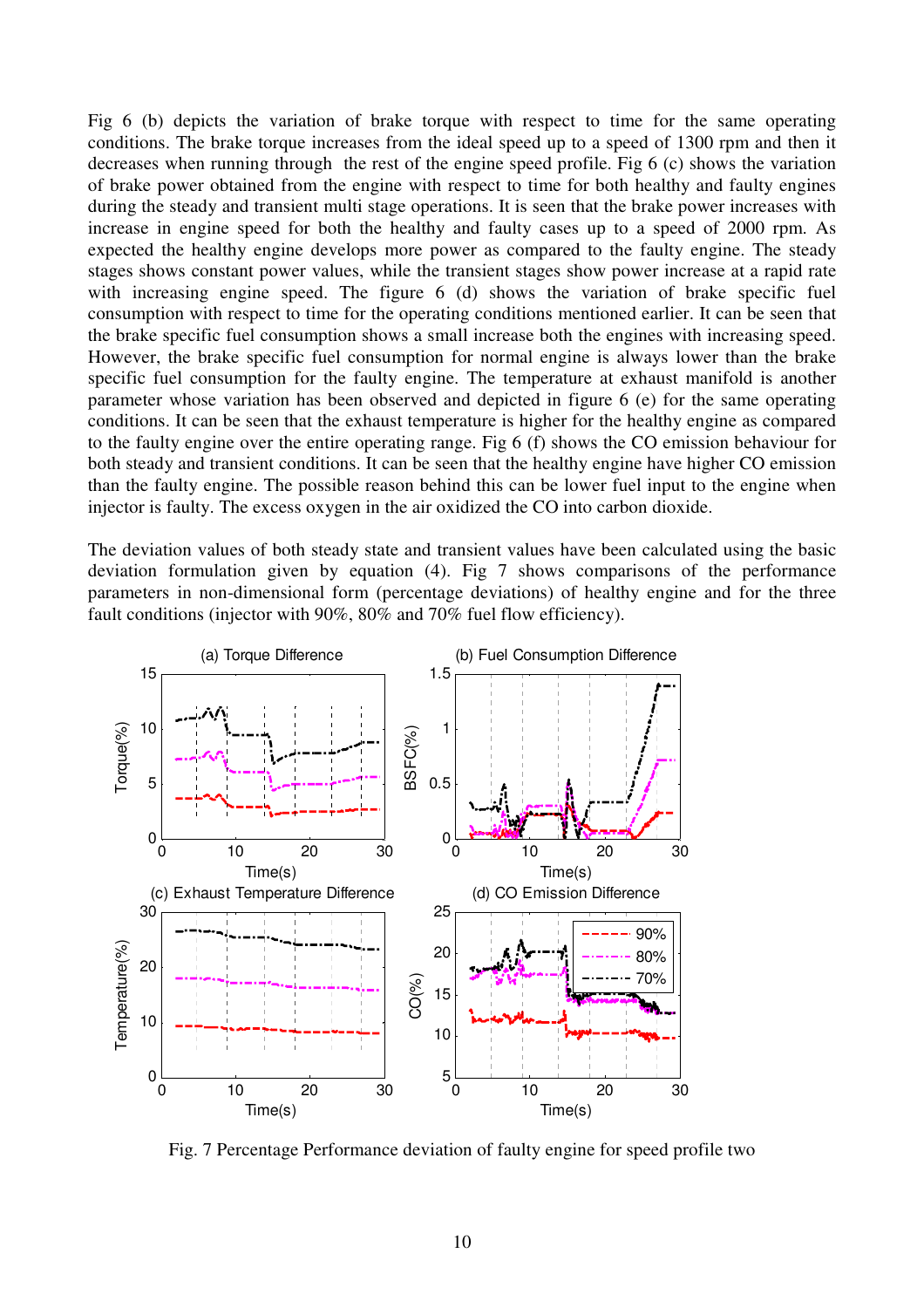Fault in one injector in fuel supply system causes decrease in all performance parameters measured. Fig 7 (a) shows that at various levels of injector's faults i.e. 90 %, 80% and 70% fuel flow efficiency reduce the brake torque by 4%, 7.5% and 12.5% at the working engine speed of 1200 RPM respectively. At higher engine speed the percentage deviation is lower. Fig 7 (b) shows that the specific fuel consumption is less sensitive with injectors faults and shows small variations when running under healthy and faulty conditions. This is because brake power and fuel consumption both reducing proportionally during faulty conditions of operation. Fig 7(c) illustrates the difference in exhaust temperature for the given operating conditions. Due to various levels of faults (90%, 80%, and 70% fuel injector's efficiency) the exhaust temperature reduces by 9%, 19% and 28% respectively. The exhaust temperature variations are fairly systematic with engine operating conditions.. Fig 7 (d) shows the CO emission is reduced by 12  $\%$ , 18 $\%$  and 21 $\%$  for various levels of injector faults (90%, 80% and 70% of one fuel injector's efficiency) respectively.

In the following a detailed analysis of the performance deviation as observed for healthy and faulty engine has been carried out. Figure 8 (a) shows the comparison between the brake torque deviations obtained for transient and steady state conditions of operation at engine speeds of 1086, 1328, 1533, 1772, 1979, 2094 RPM. At working engine speeds the transient condition of operation has given higher brake power deviation as compared to steady state condition of operation. At higher values of engine speed both steady and transient have equal values of deviation. In fig 8 (b), it can be seen that the brake specific fuel consumption deviation during the transient condition of operation is higher than that of the brake specific fuel consumption deviation under the steady state condition of operation for working engine speed. The other important parameter used for comparison is the exhaust manifold temperature and its variation has been shown in fig 8 (c).



Fig. 8 Performance deviation during transient and steady operation at 90 % injector fuel flow efficiency speed profile 1 and 2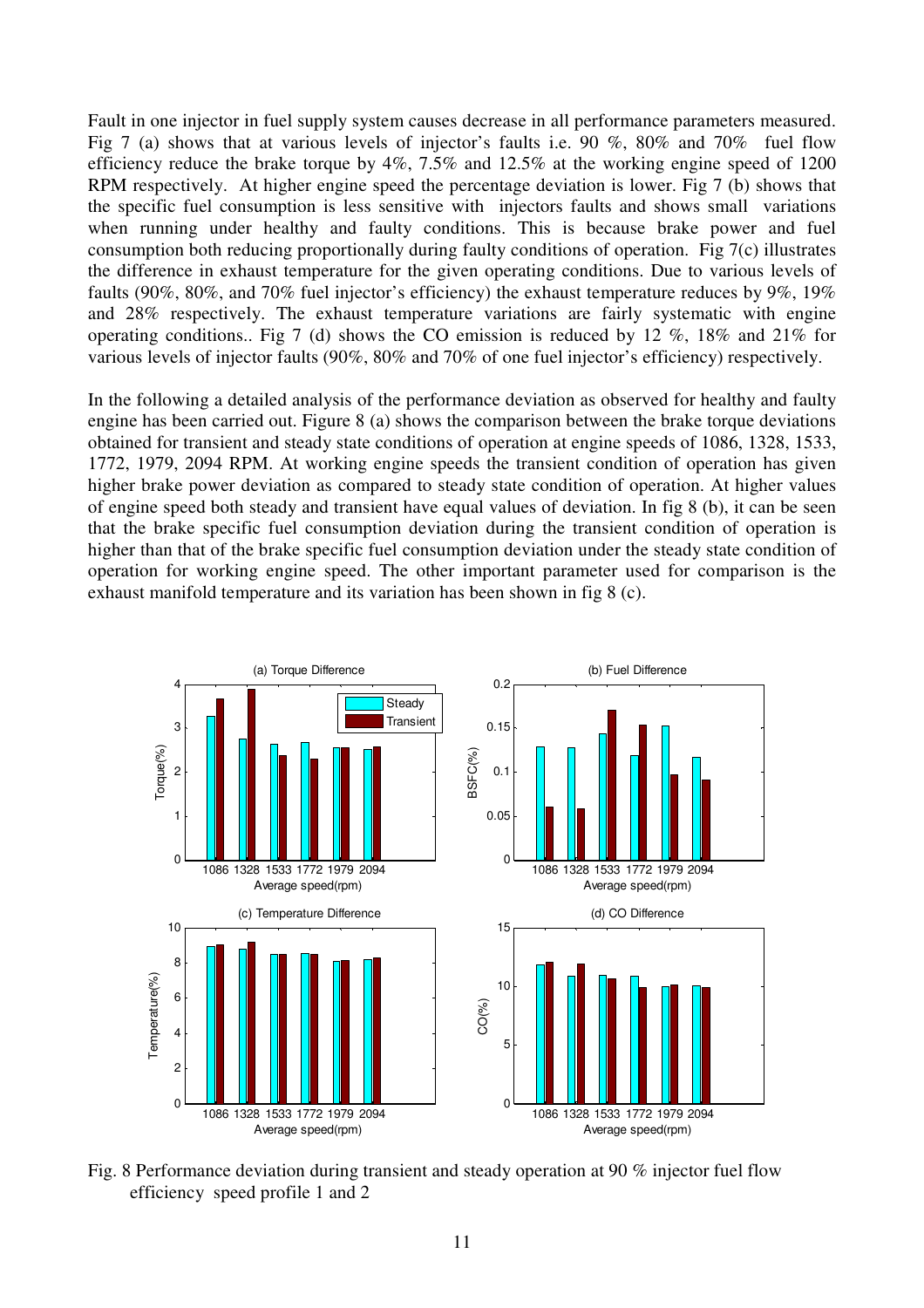It can be seen that the deviation of exhaust temperature during the transient operation is slightly higher than the deviation during the steady state operation. Fig 8 (d) depicts that the CO emission deviations during transient state operations are higher than the deviation of steady state operation for working engine speed range.

It can concluded form the above discussion that the performance deviations during the transient states of operation are higher than that of steady state operations for the same component fault and operating parameters within engine working speed range. The higher value of deviations in performance parameters during transient operations can be used as a characteristic for condition monitoring and fault diagnosis model. The deviations can be further improved by using accumulated deviations as given by equation (6). The accumulated brake torque deviation during transient condition of stage one is shown in fig 9 in a time span duration of 5 sec to 9 sec. The absolute magnitude of the accumulated performance deviation corresponding to transient process increases till it reaches the maximum values. The accumulated deviation reaches its maximum absolute value before the end of the accelerations in this case (t=8 sec). Then it decreases to steady state value. This maximum value of accumulated performance deviation could be used as the indicative parameter for the condition monitoring alarm of the engine.



Fig 9 Brake torque accumulated deviation changes with integration time of transient operation

Fig 10 shows the performance deviation of four parameters during transient operations to find which parameters is most suited for diagnostic purposes. It can be seen that the brake specific fuel consumption has the lowest performance deviations. On the other hand the, exhaust temperature and CO emission has higher performance deviations. It is clear that the performance parameters with higher deviations are ideal for condition monitoring and diagnostic modelling purposes. However the choice of the ideal parameter for diagnostics may depend on technical and economical considerations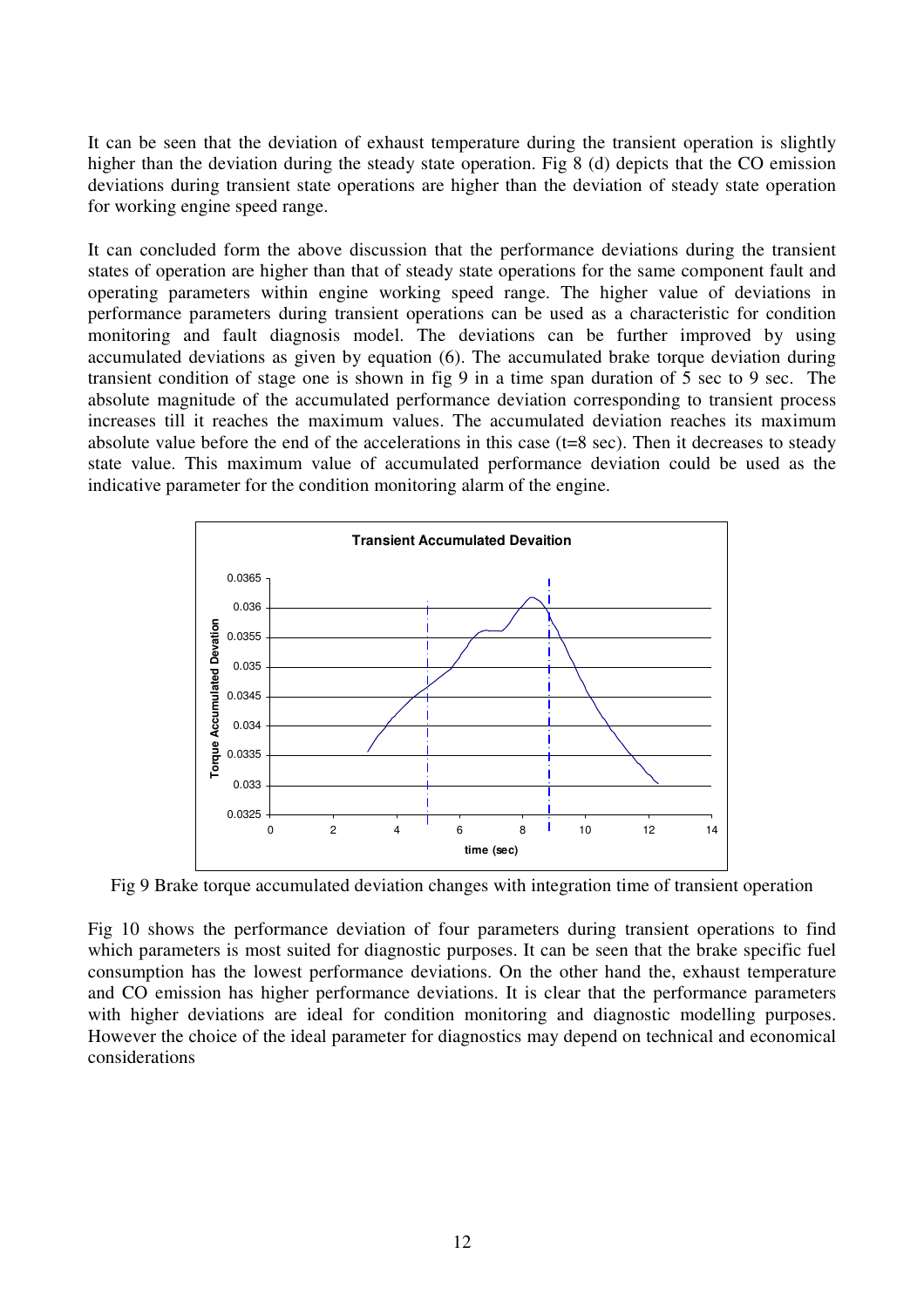

Fig. 10 Performance deviations comparison different parameters during transient operation during 90 % injector fuel flow

# **V.Conclusion**

The present study has clearly indicated that the measurable performance parameters vary by a greater magnitude during the transient operating conditions as compared to steady state operating conditions for engine working speed range. It has further been clearly shown that the accumulated performance deviation parameter of transient process can be effectively used as a condition monitoring parameter. It has also been found that exhaust temperature gives the maximum deviation but looking at difficulty in measuring the exhaust temperature the brake power can be used as an effective diagnostic parameter. It has clearly been established that the condition monitoring and diagnostic with transient performance measurements is more useful than steady state measurements especially for stop-go traffic with higher emission levels on urban and semi-urban automotive routes.